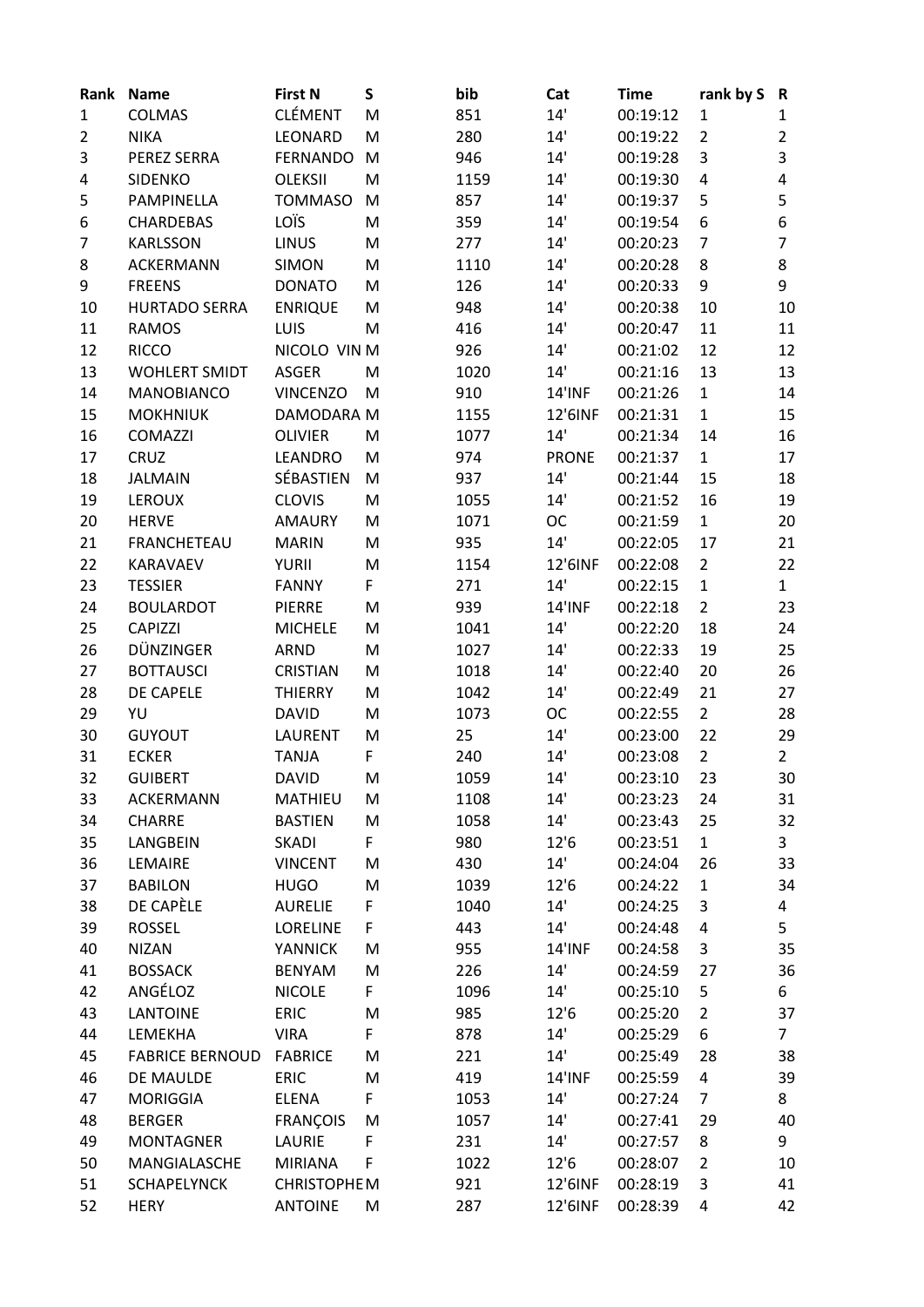| 53  | <b>BALLESTA</b> | <b>FRANCK</b> | м | 853 | 14'     | 00:28:41 30        |     | 43 |
|-----|-----------------|---------------|---|-----|---------|--------------------|-----|----|
| -54 | LINDMARK        | VFRA          |   | 956 | 12'6INF | $00:28:52$ 1       |     | 11 |
| 55  | ACQUAVIVA       | FRANCOIS M    |   | 197 |         | 12'6INF 00:29:01 5 |     | 44 |
| -56 | FFRAIL          | JEANCLAUDEM   |   | 261 | 12'6INF | 00:29:23           | - 6 | 45 |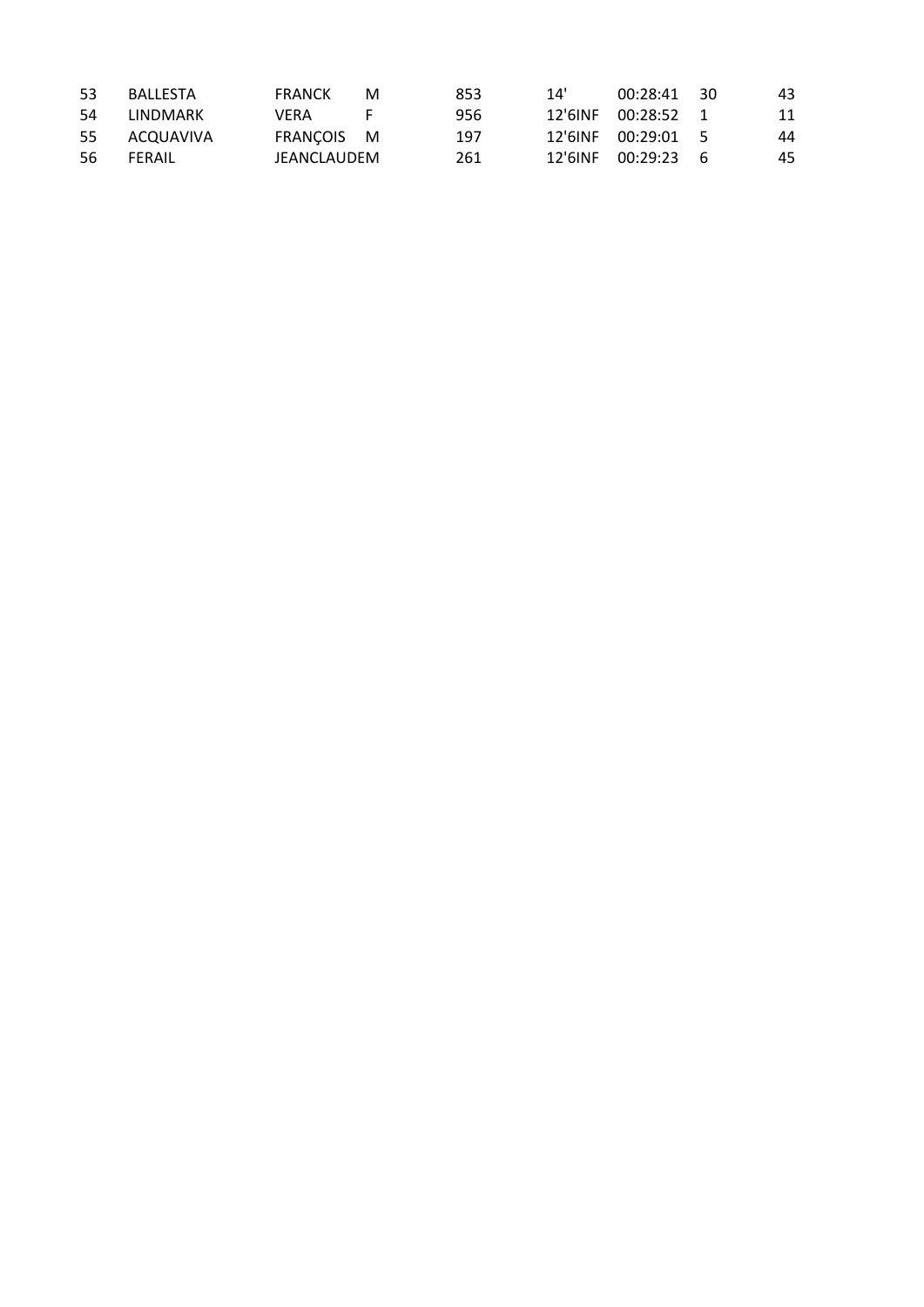| pts |  |
|-----|--|
| 66  |  |
| 65  |  |
| 64  |  |
| 63  |  |
| 62  |  |
| 61  |  |
| 60  |  |
| 59  |  |
| 58  |  |
| 57  |  |
| 56  |  |
| 55  |  |
| 54  |  |
| 53  |  |
| 52  |  |
| 51  |  |
| 50  |  |
| 49  |  |
| 48  |  |
| 47  |  |
| 46  |  |
| 45  |  |
| 44  |  |
| 43  |  |
| 42  |  |
| 41  |  |
| 40  |  |
| 39  |  |
| 38  |  |
| 37  |  |
| 36  |  |
| 35  |  |
| 34  |  |
| 33  |  |
| 32  |  |
| 31  |  |
| 30  |  |
| 29  |  |
| 28  |  |
| 27  |  |
| 26  |  |
| 25  |  |
| 24  |  |
| 23  |  |
| 22  |  |
| 21  |  |
| 20  |  |
| 19  |  |
| 18  |  |
| 17  |  |
| 16  |  |
| 15  |  |